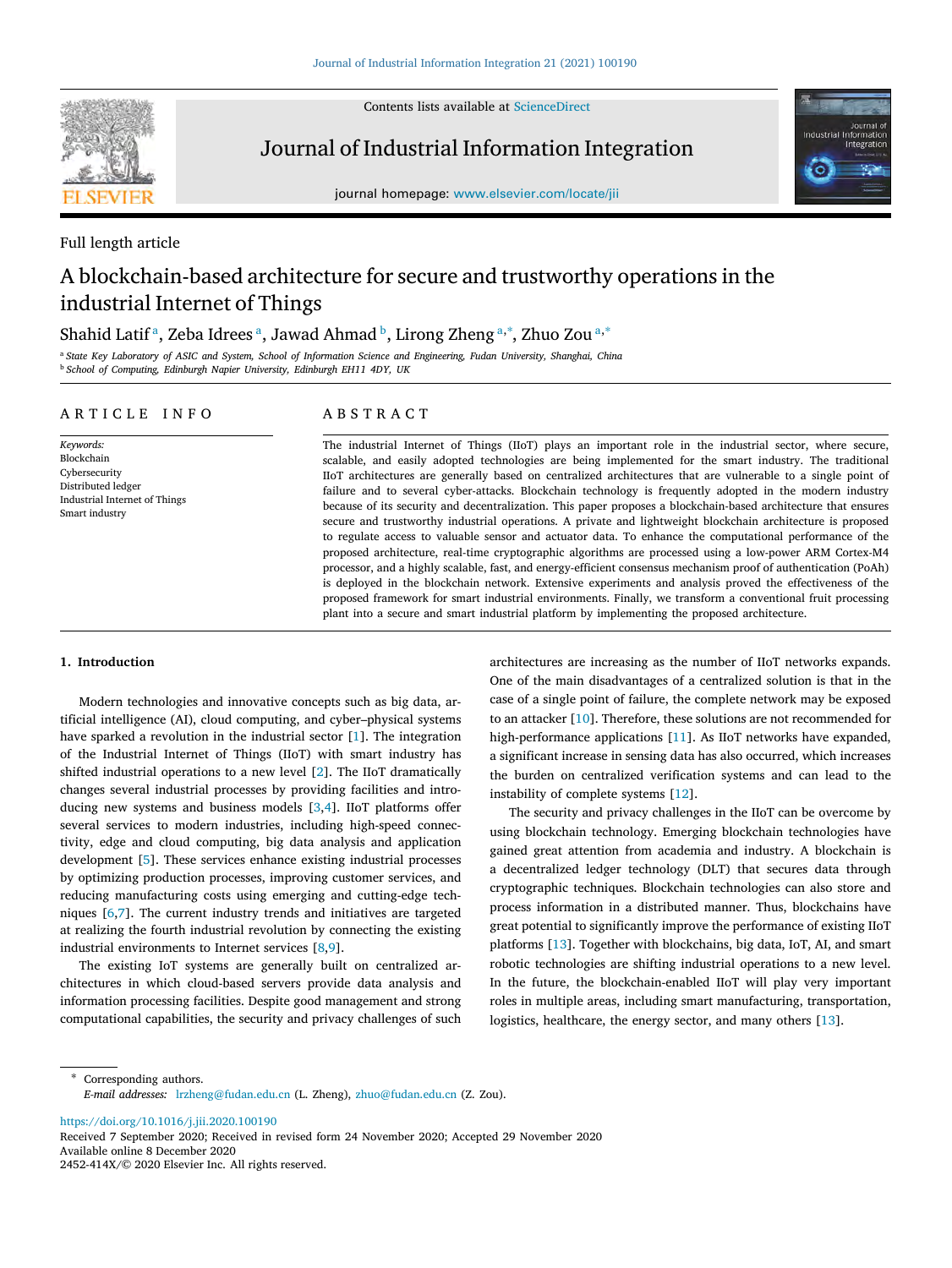# *1.1. Motivation and contributions*

IIoT systems have different requirements than cryptocurrencies. Therefore, the integration of blockchain with the IIoT is still a challenging task. First, IoT devices have a resource-constrained nature. Second, large IIoT networks contain hundreds of devices that demand a sufficient scalable security solution. To address these challenges, this paper proposes a lightweight, highly scalable, and private blockchainbased architecture for the IIoT network. The major contributions of the proposed architecture are as follows.

- This study realizes the great potential of integrating blockchains with the IoT in a manner suitable for smart industrial environments.
- This paper proposes a lightweight, easily expandable, and decentralized private blockchain-based IIoT network.
- To ensure high performance and reduce the computational complexity of the blockchain, we introduce a blockchain service layer that contains two modules. First, lightweight nodes that perform asymmetric cryptography in real time with ARM Cortex-M processors are applied. Second, a highly scalable and IoT friendly consensus mechanism proof of authentication (PoAh) is deployed in the main blockchain network.
- The proposed architecture is used to perform several industrial operations, including user and device registration, sensor and actuator data storage, and client service tasks, in a trustworthy manner.
- The performance of the proposed framework is evaluated by using several metrics such as used consensus algorithms, resource utilization, energy efficiency, and service execution time.
- Finally, the proposed framework is implemented in a fruit processing plant as an industrial experiment.

The remainder of this article is organized as follows. Section [2](#page-1-0) discusses the existing blockchain technologies for IIoT systems. Section [3](#page-1-1) presents the details of the proposed architecture. Section [4](#page-3-0) describes the working mechanism of proposed platform. Section [5](#page-5-0) presents a detailed discussion on system performance. Section [6](#page-10-0) discusses the implementation of the proposed technique for fruit processing plants. Finally, Section [7](#page-11-13) provides a brief conclusion.

# **2. Related works**

<span id="page-1-0"></span>Over the last decade, the IIoT has developed into a key technology that has gained substantial attention from researchers seeking to enhance industrial processes [[14\]](#page-11-14). The IIoT has proved its effectiveness in several sectors in terms of accurate real-time information processing, sustainable practices, predictive maintenance, etc. Blockchain technologies can provide transparency, traceability, and respect for human rights in industrial environments [[15\]](#page-11-15). In this section, we present an overview of some recent studies related to blockchain applications for IIoT.

In 2008, Nakamoto introduced a blockchain-based digital currency system named Bitcoin [[16](#page-11-16)]. IIoT and Bitcoin systems have many similarities, including massive numbers of varied nodes, frequent data exchanges, and strict security and privacy requirements. Therefore, blockchain technology can enhance the performance of the IIoT in secure and efficient ways. Cao et al. [\[17](#page-11-17)] introduced a blockchainbased quality traceability system for the steel industry to overcome challenges of information traceability and low transparency in steel products. Using this system, various production companies, logistics firms, and consumers can gain secure access to steel product information. Furthermore, consumers can understand the real production processes and efficiently trace the quality of steel products. Scalability is a critical issue that can become a hurdle to the use of blockchain technology in generic IIoT systems. To meet the high throughput

requirements, Liu et al. [[18\]](#page-11-18) proposed a novel framework based on deep reinforcement learning for blockchain-enabled IIoT systems. The experimental results showed that the proposed scheme significantly improved the performance of the target blockchain-based IIoT system. However, because of the power-intensive nature of blockchain technologies, they are not suitable for energy-constrained IoT devices. To address this challenge, Huang et al. [[19\]](#page-11-19) introduced a credit-based proof-of-work consensus algorithm for a blockchain scheme. An extensive evaluation proved the effectiveness of the proposed scheme for an IIoT system. He et al. [\[20](#page-11-20)] proposed a blockchain-based IIoT device software status monitoring system. To ensure the software integrity information, this system used blockchain as a distributed ledger for storing snapshots of the software status. The authors evaluated their proposed scheme in terms of response delay, resistance to intrusions, and scalability. Some previous blockchain schemes for IIoT have had problems such as low security, high management costs, and supervision difficulties in data transmission techniques. To address these problems, Liang et al. [[21\]](#page-11-21) introduced a fabric blockchain-based data transmission technique for IIoT networks and a dynamic secret sharing mechanism that improved the security and reliability of data storage and transmission. Khalid et al. [\[22](#page-11-22)] proposed a decentralized authentication mechanism for lightweight IoT devices based on fog computing and a public blockchain that is applicable to several scenarios. Their experiments demonstrated the proposed mechanism's superior performance compared to other state-of-the-art schemes. Shen et al. [[23\]](#page-11-23) presented a blockchain-assisted secure device authentication scheme for cross-domain IIoT networks. They specifically introduced consortium blockchain to develop trust in different domains. In addition, along with authentication, their identity mechanism preserved the privacy of IoT devices, ensuring that devices remain anonymous.

# *2.1. Limitations of existing research*

In an industrial control system (ICS), security is a major challenge in the IIoT paradigm [\[24](#page-11-24)]. Blockchain offers a secure mechanism for ICSs because of its decentralized nature, which can overcome a wide range of cybersecurity problems. However, the existing research has several drawbacks. First, the real-time integration of blockchain technologies into IIoT networks dramatically increases the computational complexity because of the various cryptographic schemes and consensus algorithms used. In recent studies, this factor has not been deeply considered with respect to real-time industrial environments. Second, the scope of recent studies is limited because most researchers have considered blockchain technology only for efficient sensor data recording in the industrial environment and have not addressed the applicability of blockchain for other industrial operations. Third, the feasibility of the existing schemes for implementation at the device level has not been discussed. Finally, several studies have used open-source platforms for blockchain services; however, the use of third-party services can sometimes create savior problems. To overcome all these challenges, we propose a secure, lightweight, flexible, and decentralized blockchainbased architecture for smart industry. In addition, we demonstrate the feasibility of the proposed system by implementing it for a fruit processing plant.

# **3. Blockchain-based architecture for the Industrial Internet of Things**

<span id="page-1-1"></span>Integrating blockchain with the IIoT system increases the security of the overall system. The blockchain includes all the security and privacy characteristics that are essential for an IoT-enabled smart industry. The proposed architecture for a smart industrial environment is presented in [Fig. 1.](#page-2-0) The architecture is flexible and allows developers to modify it according to their industry's requirements. The following subsections briefly describe all the layers in the proposed architecture.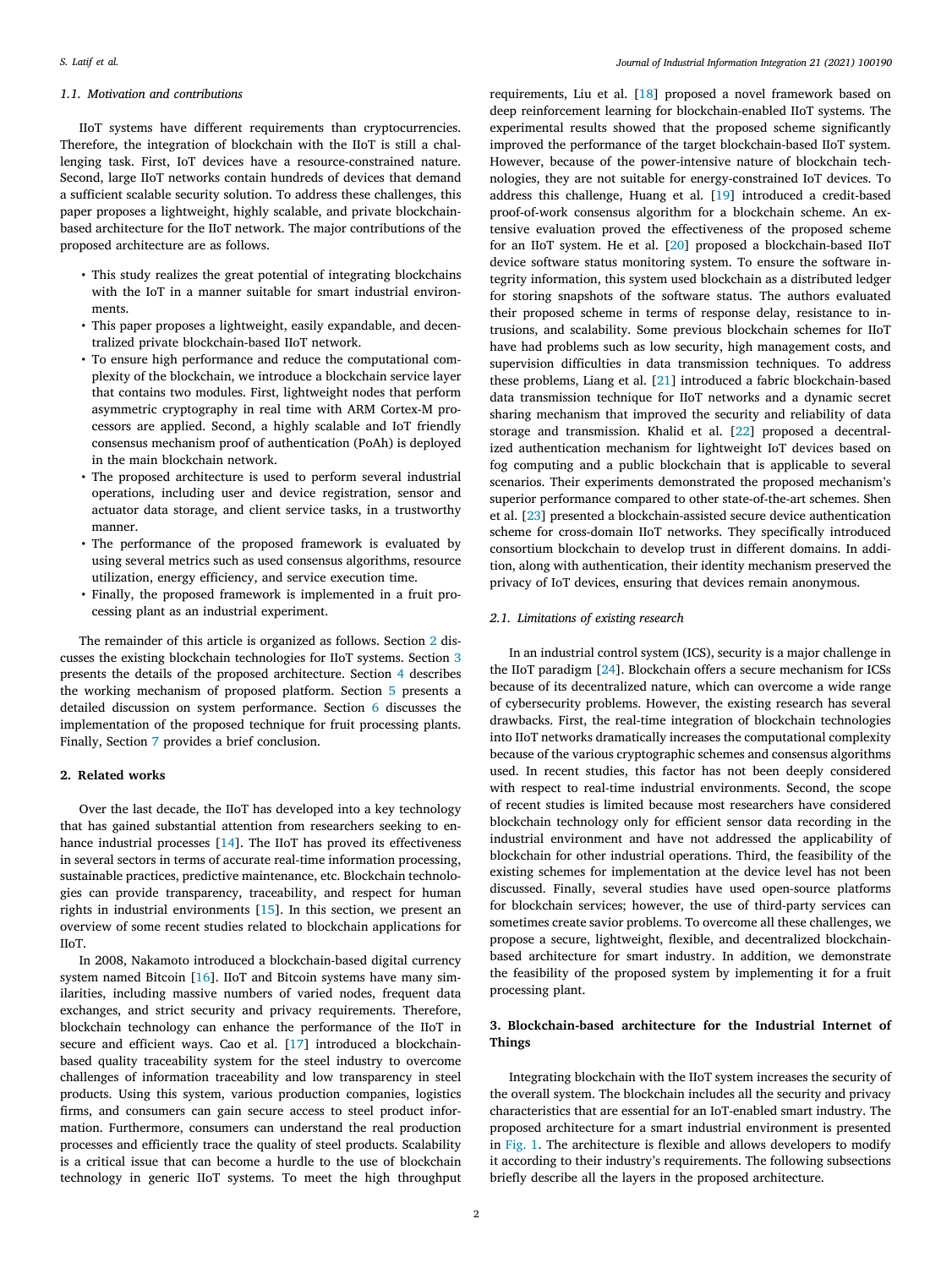

**Fig. 1.** Proposed blockchain architecture for the IIoT.

## <span id="page-2-0"></span>*3.1. Physical layer*

In a smart industrial environment, the physical layer consists of sensors, actuators, and microcomputers. In the proposed architecture, we consider 4 types of sensors: temperature, humidity, pressure, and weight sensors. All these sensors are interfaced with ultralowpower STM32 development boards that transmit sensed data to the blockchain service layer after performing some required preprocessing. Three actuators—DC gear motors, solenoid valves, and robotic manipulators—are considered in this architecture. To efficiently control and communicate these actuators through the blockchain service layer, intelligent actuator drivers also form a part of the physical layer.

# *3.2. Blockchain service layer*

The blockchain service layer contains all the important modules that organize the common services needed to provide the required blockchain technology features. In the proposed architecture, this layer is further subdivided into two sections: lightweight nodes and private blockchain.

# *3.2.1. Lightweight nodes*

In the proposed mechanism, the lightweight nodes are not used for main data storage; instead, they are specifically designed for the highspeed implementation of asymmetric cryptographic algorithms. This section was developed using STM32F427 development boards, which contain low-power ARM Cortex M4 processors. A complete series of modern processors exists that are suitable for IoT applications, but the ARM Cortex-M series is an excellent choice for implementing cryptographic algorithms [[25\]](#page-11-25). In the proposed scheme, the elliptic curve digital signature algorithm (ECDSA) is used to generate public and private keys and device authentication mechanisms. ECDSA is an ideal choice because of its low complexity and low storage requirements.

The STMicroelectronics X-CUBE-CRYPTOLIB library provides strong support for implementing several standard cryptographic algorithms with the ARM Cortex-M series processors. The NIST Cryptographic Algorithm Validation Program approved and certified ECDSA for industrial applications [[26\]](#page-11-26). Rather than establishing a single node, we develop several nodes that provide access to the blockchain network



**Fig. 2.** Block structure for the proposed mechanism [[2\]](#page-11-1).

<span id="page-2-1"></span>for users and devices. Using multiple distributed nodes reduces the pressure compared to using a single node and prevents system failures from occurring due to a single crashed node. Therefore, this design is a highly suitable solution for integrating blockchain technology with real industrial environments.

#### *3.2.2. Private blockchain*

The proposed blockchain mechanism is built on a private network that provides access to authorized users only. The blockchain network is a distributed ledger that maintains the transactions and operation records inside an industrial environment. This ledger contains a chain of cryptographically linked blocks that are an integral part of the blockchain system. Each block consists of a timestamp, hash value, hash value of the previous block, and Merkle root. The block architecture of the proposed scheme is presented in [Fig. 2.](#page-2-1) These blocks also enable peer-to-peer networking and data transmission in decentralized networks.

External clients and applications can obtain access to the ledger and modify it according to their requirements by using smart contracts. These contracts contain preset logic and mathematical functionbased code. Smart contracts provide client access to the blockchain network without the involvement of a third party by executing autonomously [\[27](#page-11-27)]. These contracts are irreversible; therefore, it is very difficult for an unknown person to make changes in the blockchain [[28\]](#page-11-28). Immutability is a property of the blockchain that does not allow transactions in the ledger to be modified by an unauthorized person.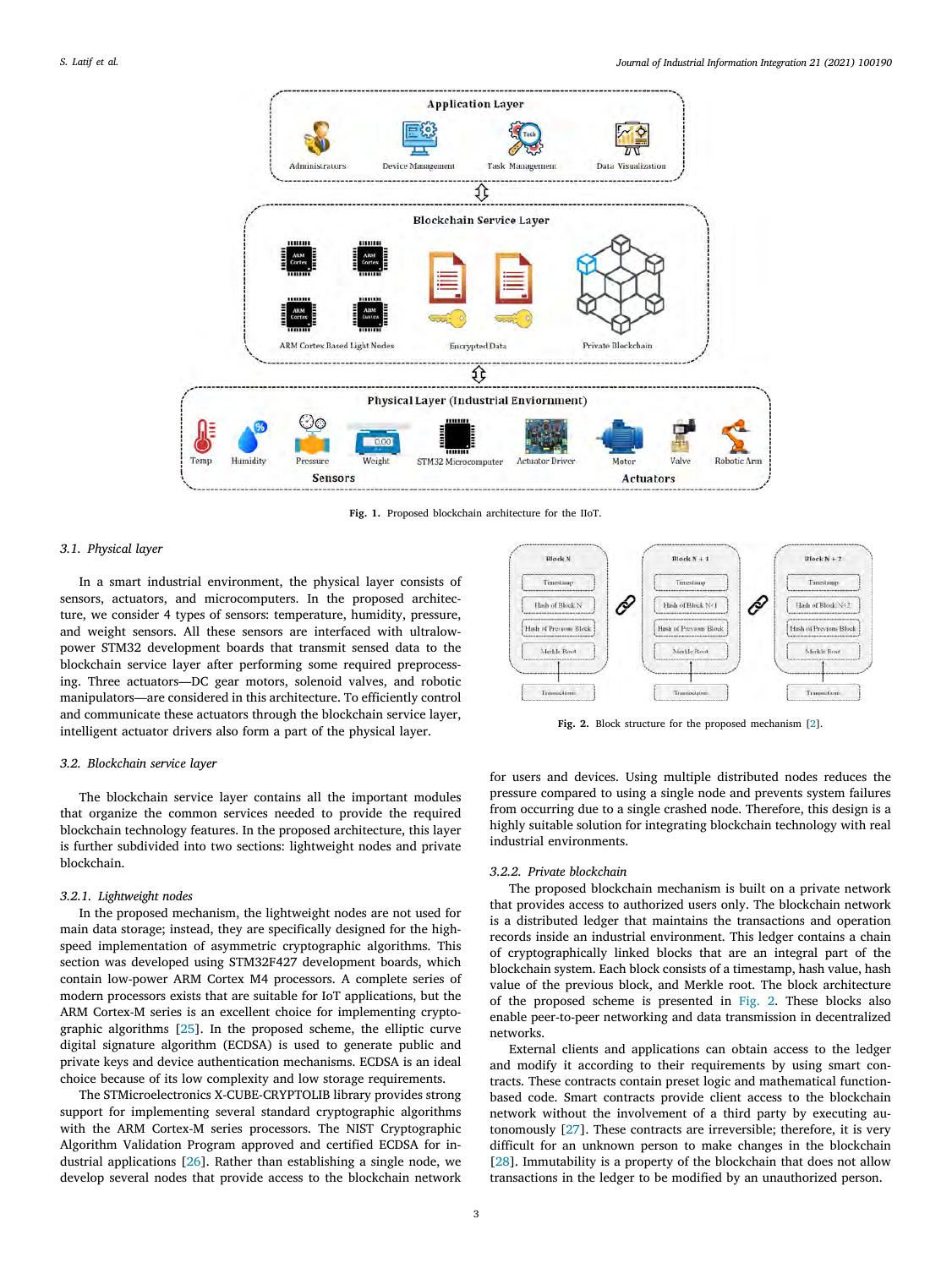

<span id="page-3-1"></span>**Fig. 3.** The proof of authentication (PoAh) consensus algorithm.

#### *3.2.3. Consensus algorithm*

The consensus process allows new transactions to be added to the blockchain. Researchers have used various consensus algorithms, such as algorithms based on proof of work (PoW), proof of stake (PoS), proof of concept (PoC), and proof of activity (PoA). In the proposed architecture, we use 'proof of authentication' (PoAh) to update the blockchain. The block diagram of the PoAh consensus algorithm is presented in [Fig. 3](#page-3-1) [[29\]](#page-11-29). At the beginning of the process, network participants generate transactions with collected data to create a block. In the second step, nodes sign the transaction with a private key and broadcast to the network. When a block is received in the network then trusted nodes find the source public key for signature verification. After successful signature verification, the trusted nodes evaluate the Media Access Control (MAC) address and compares it with the received one for the second round of evaluation. After successful authentication, validated blocks are broadcasted by the trusted nodes with PoAh identification. Subsequently, individual users in the network verify the PoAh information to add blocks into the chain. After acceptance of a valid block, the user computes a hash value to link the next block and retrieves the previous block hash value to save into the current block [\[29](#page-11-29)]. The technical steps of the PoAh consensus algorithm are presented in Algorithm 1. The PoAh approach follows a traditional blockchain working model with lightweight block verification [[29\]](#page-11-29). It eliminates the reverse hash function used in the PoW approach to make the transaction process light in weight. As a result, blockchains can be efficiently integrated with resource-constrained devices in the Industrial Internet of Things.

| Algorithm 1: Execution process of the PoAh |                                                                     |  |  |  |
|--------------------------------------------|---------------------------------------------------------------------|--|--|--|
|                                            | <b>Inputs:</b> All the nodes in the network follows ECDSA.          |  |  |  |
|                                            | <b>Outputs:</b> Validated blocks that are added to the blockchain.  |  |  |  |
|                                            | begin                                                               |  |  |  |
| $\overline{2}$                             | Nodes combine multiple transactions to form the blocks.             |  |  |  |
| 3                                          | Nodes sign blocks and broadcast to the network.                     |  |  |  |
|                                            | The trusted node verifies the signature with the source public key. |  |  |  |
| 5                                          | <b>if</b> (Block Authentication $=$ = true)                         |  |  |  |
| 6                                          | A trusted node broadcasts the authenticated block to the            |  |  |  |
|                                            | network.                                                            |  |  |  |
| 7                                          | Add this new block in the blockchain.                               |  |  |  |
| 8                                          | else                                                                |  |  |  |
| 9                                          | Discard the invalid block.                                          |  |  |  |
| 10                                         | end                                                                 |  |  |  |

## *3.2.4. Application layer*

The application layer is the top layer of the architecture. It provides different interfaces to users who can then control devices by visualizing the data using physical devices. This layer provides several services, including administration, user management, data visualization, task management, and so on.

### **4. Working process of the proposed architecture**

<span id="page-3-0"></span>The proposed architecture is designed to enable secure operation management in smart industrial environments. These operations include system initialization, sensor and actuator data storage, and client services that perform industrial operations in a trustworthy manner. All these operations are briefly described in the following subsections.

# *4.1. System initialization*

During the initialization phase, user clients and corresponding IoT devices are registered in the blockchain network. This process is required to allow the re-authentication of users and devices. The registration process is further divided into two phases: user registration and device registration. These registration processes are explained below.

# *4.1.1. User registration*

In this phase, first, a system administrator generates a new unique ID for a client. Then, the admin sends this ID to the blockchain node in the form of a transaction proposal. The blockchain node first verifies the existence of this ID in the network using a smart contract. If the ID already exists, then the transaction is denied, and a notification is issued to the admin. When the ID is not already available in the network, then the smart contract allows the transaction. After the PoAh mechanism is executed, a new block is generated that is distributed among all the blockchain nodes. If the user is successfully registered, the blockchain generates a user ID certificate using its private key and sends it to the admin. Administrators can extract certificate information by using their own private keys. The user registration process is presented in [Fig. 4](#page-4-0). The execution of the this process is further elaborated in Algorithm 2.

| Algorithm 2: User Registration |                                             |  |  |  |
|--------------------------------|---------------------------------------------|--|--|--|
|                                | begin                                       |  |  |  |
| 2                              | Admin generates a unique ID for the client. |  |  |  |
| 3                              | User ID: SHAHID314                          |  |  |  |
|                                | if (User ID exist $==$ true)                |  |  |  |
| 5                              | Deny transaction                            |  |  |  |
| 6                              | return error $()$                           |  |  |  |
|                                | else                                        |  |  |  |
| 8                              | Execute PoAh.                               |  |  |  |
| 9                              | Register user ID in blockchain              |  |  |  |
| 10                             | return user ID certificate                  |  |  |  |
| 11                             | end                                         |  |  |  |

# *4.1.2. Device registration*

In the proposed architecture, the physical layer contains sensor and actuator devices. After the necessary preprocessing is performed on the sensor's or actuator's data, the STM32-based microcomputer sends the information to a lightweight node in the blockchain service layer. The lightweight node processes the device registration request to the blockchain node as a new transaction proposal. A smart contract verifies the device ID and executes the transaction in the blockchain network. After the PoAh process is completed, a new block is generated and distributed among all the blockchain nodes. All the sensors and actuators are registered in the blockchain network with a unique ID and each registration follows the same process, as shown in [Fig. 5](#page-4-1). The execution of device registration process is further elaborated in Algorithm 3.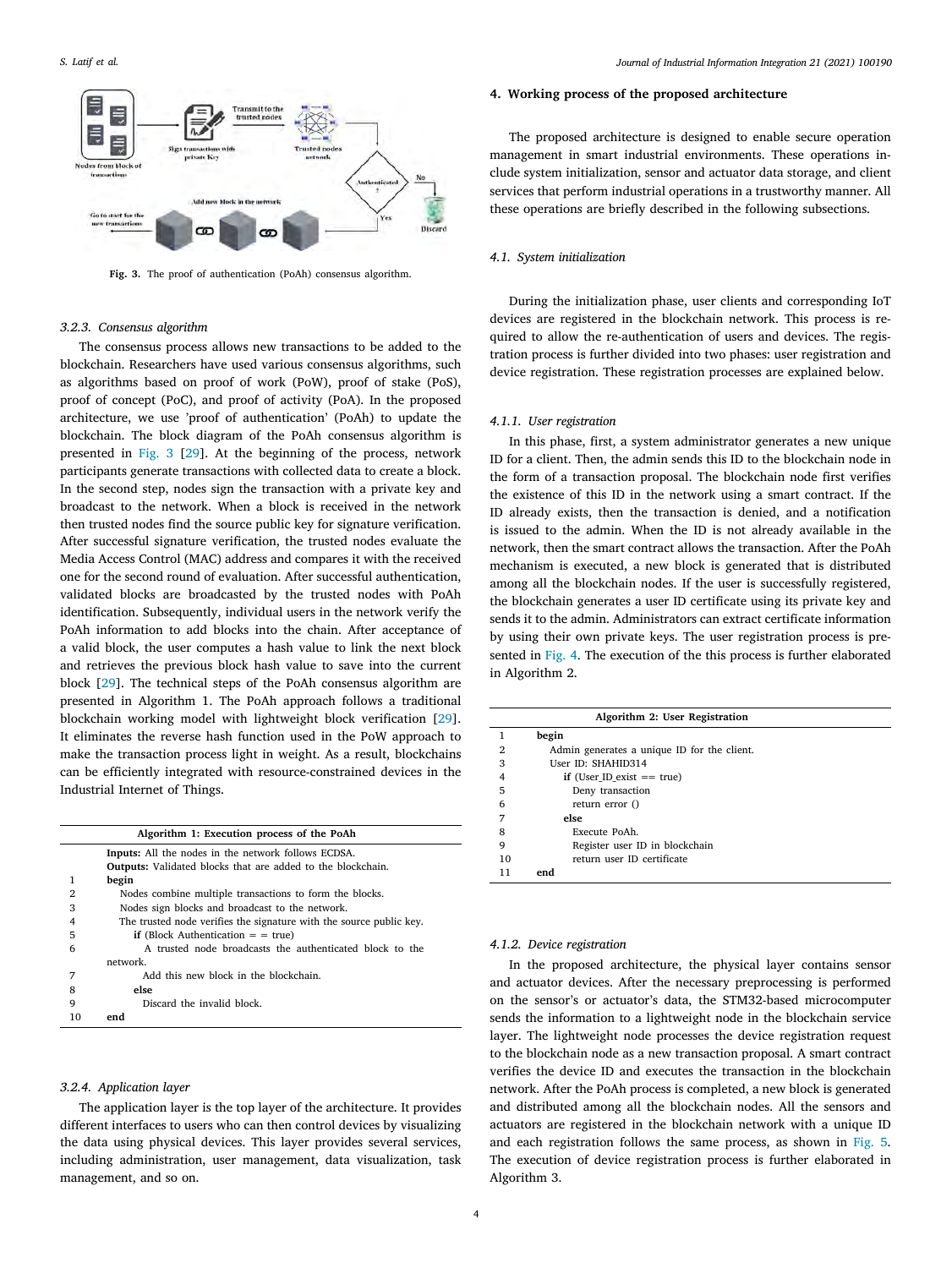

**Fig. 4.** User registration process.

<span id="page-4-0"></span>

**Fig. 5.** Device registration process.

<span id="page-4-1"></span>

| Algorithm 3: Device Registration |                                                     |  |  |
|----------------------------------|-----------------------------------------------------|--|--|
|                                  | begin                                               |  |  |
|                                  | IoT device generates a unique ID.                   |  |  |
| з                                | Device ID: PRESSURE587.                             |  |  |
|                                  | Microcomputer sends the information to light nodes. |  |  |
| 5                                | Light nodes process the registration request.       |  |  |
|                                  | if (Device ID exist $==$ true)                      |  |  |
|                                  | Deny transaction.                                   |  |  |
| 8                                | return error $( )$                                  |  |  |
| 9                                | else                                                |  |  |
| 10                               | Execute PoAh                                        |  |  |
| 11                               | Register device ID in blockchain                    |  |  |
| 12                               | Issue the notification of successful registration.  |  |  |
| 13                               | end                                                 |  |  |

# *4.2. Data storage*

All the sensors and actuators are successfully registered in the blockchain network during the first phase. The next important part of operation management is to store data in the blockchain network from the registered devices. [Fig. 6](#page-5-1) shows the data storage process from the IoT device to the blockchain network. Here, STM32 performs the necessary preprocessing on a sensor's data and sends it to a lightweight node of the blockchain service layer. First, the ARM Cortex-M4-based lightweight node verifies the device by using its registration ID. If the blockchain authenticates the device, then the processor executes ECDSA in real time. This process encrypts the data and generates public and private keys. All the information is copied to all the lightweight nodes, which provides a backup facility in case a single node crashes. After the encryption process, the lightweight node interacts with a smart contract to execute the transaction. The smart contract allows the transaction and stores the encrypted data in the blockchain network. Here, the public key is used to verify the integrity of the data, and the private key is shared only with authorized users who can decrypt the data after accessing it from the blockchain network. All the devices in the physical layer follow this same process. The data storage process is further elaborated in Algorithm 4.

### *4.3. Operation management*

The proposed architecture facilitates the utilization of the services of a smart industrial environment by using the blockchain network. These

|    | Algorithm 4: Data Storage                                   |
|----|-------------------------------------------------------------|
| 1  | begin                                                       |
| 2  | STM32 microcomputer pre-process sensor's data.              |
| 3  | Send information to ARM Cortex light nodes.                 |
| 4  | ARM cortex verifies the device using its registration ID.   |
| 6  | if (device authentication $==$ true)                        |
| 7  | Execute ECDSA                                               |
| 8  | Generate public and private keys.                           |
| 9  | Submit transaction proposal to blockchain for data storage. |
| 10 | if $(PoAh == true)$                                         |
| 11 | Store encrypted data in the blockchain network.             |
| 12 | else                                                        |
| 13 | return error $( )$                                          |
| 14 | else                                                        |
| 15 | Deny transaction                                            |
| 16 | return error $( )$                                          |
| 17 | end                                                         |

services include access to stored sensor data and actuators operation based on their requirements.

### *4.3.1. Data acquisition*

To gain access to the sensor data stored in the blockchain, a user submits a transaction proposal to a smart contract along with the appropriate device information. The first smart contract verifies the user's ID; when verification is successful, it then asks the user for their public key. The user provides their public key, and after verification, the blockchain will grant access to the user. Now, that user can access data from the corresponding device and decrypt it using their private key. The data access process is presented in [Fig. 7](#page-5-2) and further elaborated in Algorithm 5.

# *4.3.2. Actuation task*

To operate actuators such as a motor, solenoid valve, or robotic arm, a user submits a transaction proposal along with the appropriate device information. After verification of the user's ID and device ID, a smart contract will allow the transaction to execute. After successful PoAh, the blockchain will then allow the user to operate the corresponding actuator. After completing the actuating process, the actuator sends the latest information to the blockchain service layer along with the actuation task results. The lightweight nodes again update the blockchain record. The actuation process is presented in [Fig. 8](#page-5-3) and further elaborated in Algorithm 6.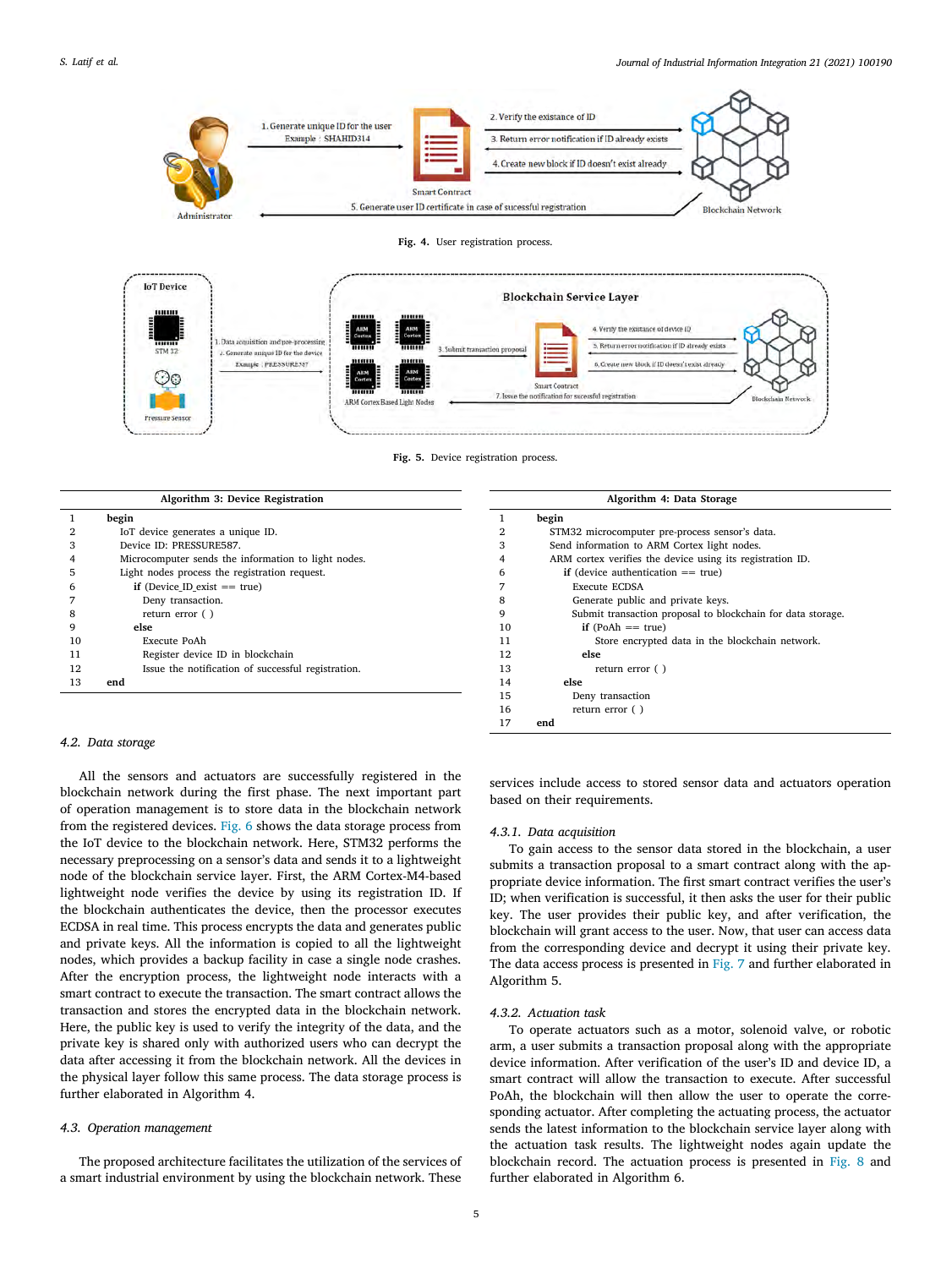

Fig. 6. The sensor data storage process.

<span id="page-5-1"></span>

Fig. 7. Data acquisition process.

<span id="page-5-2"></span>

**Fig. 8.** The process to operate actuators.

### <span id="page-5-3"></span>**5. Performance analysis**

<span id="page-5-0"></span>In this section, we evaluate the performance of the proposed framework in the context of cryptography, consensus algorithms, and different operations.

# *5.1. Performance of ARM Cortex-M processors for asymmetric cryptography*

The most significant feature of this research is that we introduced an implementation of the cryptographic algorithm at the device level for the blockchain network. Here, we evaluate the performance of the four M series processors in the context of asymmetric cryptography. In our research, we implemented ECDSA using the X-CUBE-CRYPTOLIB library, which has been certified for industrial use by the NIST Cryptographic Algorithm Validation Program. To determine the statistical error of the obtained results  $(X_i)$  over the number of executions  $(N)$ , the mean  $(\bar{X})$ , standard deviation  $(\sigma_X)$  and standard error  $(\sigma_{\bar{X}})$  can be calculated using Eqs. ([1](#page-5-4)) to ([3](#page-6-0)).

$$
\bar{X} = \frac{1}{N} \sum_{i=1}^{N} X_i
$$
\n(1)\n  
\n
$$
\sigma_X = 1 \left[ \frac{1}{N} \sum_{i=1}^{N} (X_i - \bar{X})^2 \right]
$$
\n(2)

<span id="page-5-4"></span>
$$
\sigma_X = \sqrt{\frac{1}{N} \sum_{i=1}^{N} (X_i - \bar{X})^2}
$$
 (2)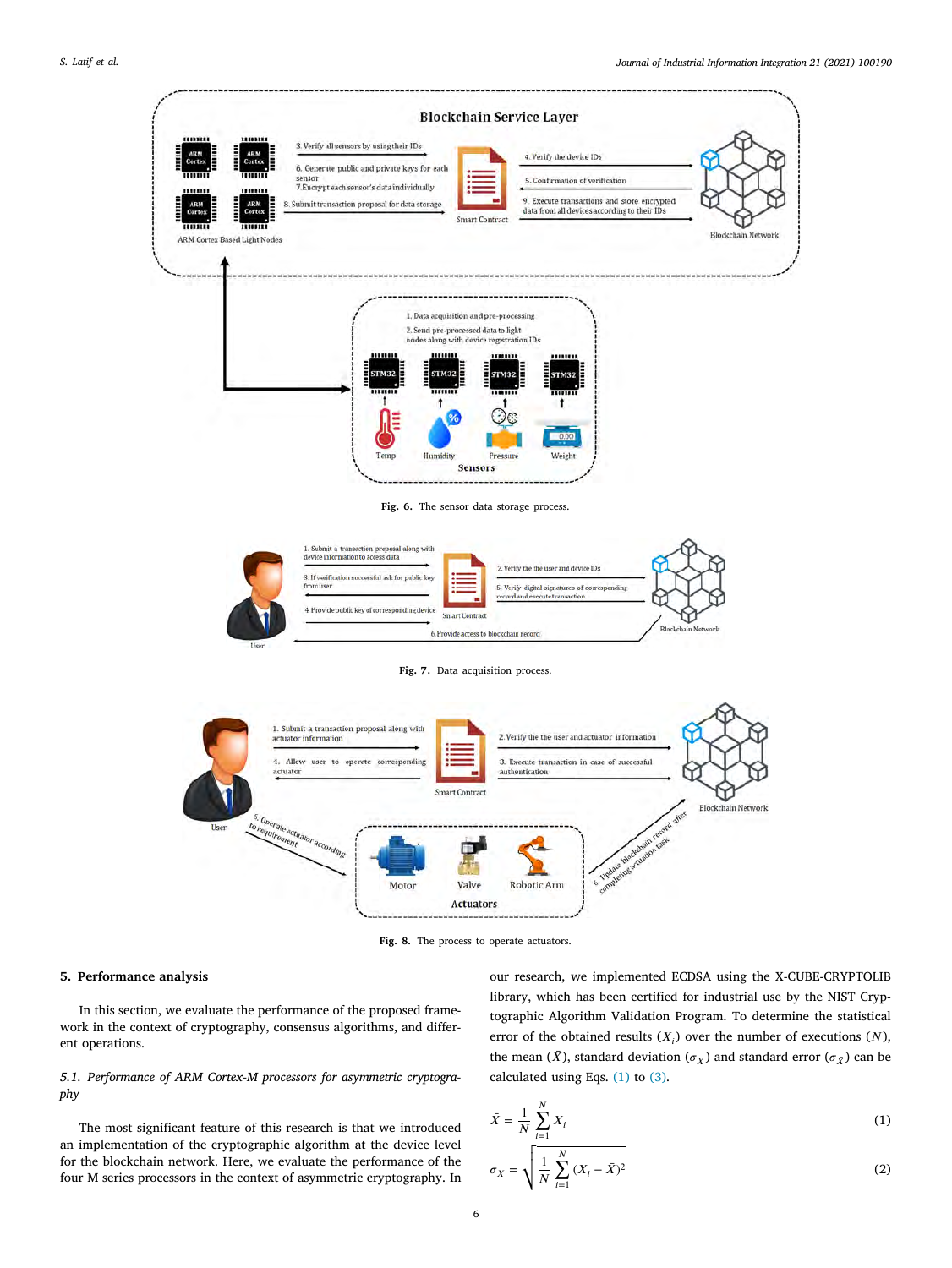| <b>ECDSA Execution Time of Cortex-M Processors</b> |  |  |  |
|----------------------------------------------------|--|--|--|
|----------------------------------------------------|--|--|--|

| begin<br>1<br>2<br>The user submits a transaction proposal along with device<br>information.<br>3<br>Blockchain nodes verify the user and device IDs.<br>if (verification $==$ true)<br>6<br>7<br>Ask public key from the user.<br>else<br>8<br>9<br>return error $( )$<br>The user provides the public key of the corresponding device.<br>10<br>Blockchain network verifies digital signatures of corresponding<br>11<br>record.<br>12<br>if (verification $==$ true)<br>13<br>Execute transaction.<br>Provide access to the blockchain record.<br>14<br>15<br>else<br>16<br>Deny transaction.<br>17<br>return error $( )$ |    | Algoriumi 3. Data Acquisition |
|------------------------------------------------------------------------------------------------------------------------------------------------------------------------------------------------------------------------------------------------------------------------------------------------------------------------------------------------------------------------------------------------------------------------------------------------------------------------------------------------------------------------------------------------------------------------------------------------------------------------------|----|-------------------------------|
|                                                                                                                                                                                                                                                                                                                                                                                                                                                                                                                                                                                                                              |    |                               |
|                                                                                                                                                                                                                                                                                                                                                                                                                                                                                                                                                                                                                              |    |                               |
|                                                                                                                                                                                                                                                                                                                                                                                                                                                                                                                                                                                                                              |    |                               |
|                                                                                                                                                                                                                                                                                                                                                                                                                                                                                                                                                                                                                              |    |                               |
|                                                                                                                                                                                                                                                                                                                                                                                                                                                                                                                                                                                                                              |    |                               |
|                                                                                                                                                                                                                                                                                                                                                                                                                                                                                                                                                                                                                              |    |                               |
|                                                                                                                                                                                                                                                                                                                                                                                                                                                                                                                                                                                                                              |    |                               |
|                                                                                                                                                                                                                                                                                                                                                                                                                                                                                                                                                                                                                              |    |                               |
|                                                                                                                                                                                                                                                                                                                                                                                                                                                                                                                                                                                                                              |    |                               |
|                                                                                                                                                                                                                                                                                                                                                                                                                                                                                                                                                                                                                              |    |                               |
|                                                                                                                                                                                                                                                                                                                                                                                                                                                                                                                                                                                                                              |    |                               |
|                                                                                                                                                                                                                                                                                                                                                                                                                                                                                                                                                                                                                              |    |                               |
|                                                                                                                                                                                                                                                                                                                                                                                                                                                                                                                                                                                                                              |    |                               |
|                                                                                                                                                                                                                                                                                                                                                                                                                                                                                                                                                                                                                              |    |                               |
|                                                                                                                                                                                                                                                                                                                                                                                                                                                                                                                                                                                                                              |    |                               |
|                                                                                                                                                                                                                                                                                                                                                                                                                                                                                                                                                                                                                              |    |                               |
|                                                                                                                                                                                                                                                                                                                                                                                                                                                                                                                                                                                                                              |    |                               |
|                                                                                                                                                                                                                                                                                                                                                                                                                                                                                                                                                                                                                              | 18 | end                           |

**Algorithm 5: Data Acquisition**

#### **Algorithm 6: Operation of Actuators**

|                | begin                                                            |
|----------------|------------------------------------------------------------------|
| $\overline{2}$ | The user submits a transaction proposal along with actuator      |
|                | information.                                                     |
| 3              | Blockchain nodes verify the user and actuator information.       |
| 6              | if ((user ID&&actuator ID == true)                               |
|                | Execute transaction.                                             |
| 8              | Allow the user to operate the corresponding actuator.            |
| 9              | else                                                             |
| 10             | return error ()                                                  |
| 11             | The user performs desired actuation operation,                   |
| 12             | After task completion, actuator send the latest information to   |
|                | light nodes.                                                     |
| 13             | Light nodes update blockchain record with the latest information |
| 14             | end                                                              |

**Table 1**

<span id="page-6-2"></span>Detailed comparison of execution time for ECDSA.

| Processor      | $\bar{X}(s)$ | $\sigma_Y$ (s) | $\sigma_{\bar{Y}}$ (s) |
|----------------|--------------|----------------|------------------------|
| M <sub>0</sub> | 17.253       | 0.002          | 0.001                  |
| M <sub>3</sub> | 26.352       | 0.006          | 0.002                  |
| M <sub>4</sub> | 1.462        | 0.000          | 0.000                  |
| M <sub>7</sub> | 1.156        | 0.000          | 0.000                  |
|                |              |                |                        |

$$
\sigma_{\bar{X}} = \frac{1}{\sqrt{N}} \sigma_X \tag{3}
$$

To evaluate the performance of ARM Cortex-M series processors, we consider three performance metrics.

# *5.1.1. Execution time*

This is the total time required for key generation, encryption, and decryption using ECDSA. To determine the best execution time of ECDSA, we consider the records of 15 executions for each processor. The execution time of each processor for ECDSA is graphically presented in [Fig. 9](#page-6-1). For in-depth analysis, the execution time is calculated in terms of mean, standard deviation, and standard error for each processor. These results are presented in [Table 1.](#page-6-2) The estimated execution time of ECDSA for each processor is mentioned in the following.

 $M0$ : 17.253 s  $\pm 0.001$  s

 $M3$  : 26.352 s  $\pm$  0.002 s

- $M4$  : 1.462 s  $\pm$  0.000 s
- $M7$  : 1.156 s  $\pm$  0.000 s

According to the obtained results, the average execution times of processors M0 and M3 are quite high: 17.253 s and 26.352 s, respectively, while the execution times for processors M4 and M7 were 1.462 s and 1.156 s, respectively. The results indicate that the M4



<span id="page-6-1"></span>**Fig. 9.** Comparative representation of execution time by each processor.



<span id="page-6-4"></span>**Fig. 10.** Comparative representation of power consumption by each processor for **ECDSA** 

and M7 processors have the best ability to execute ECDSA. These time measurements enable easy planning and adjustments to determine the delay tolerance in an IIoT network.

# <span id="page-6-0"></span>*5.1.2. Power consumption*

This metric describes the power consumption by the microprocessor (MP) during cryptographic algorithm execution. The consumed power was calculated by measuring the voltage  $V_{MP}$  across a shunt resistance R. The current consumption of the processor  $I_{MP}$  was calculated by using Ohm's Law.

$$
I_{\rm MP} = \frac{V_{\rm MP}}{R} \tag{4}
$$

<span id="page-6-3"></span>Here R is the shunt resistance of 1.0 ohms.

The power consumption of the processor can be calculated by using Eq. ([5](#page-6-3)).

$$
P_{\rm MP} = V_S \times I_{\rm MP} \tag{5}
$$

Here  $V_s$  is the supply voltage,  $V_s = 5$  V

The mean, standard deviation, and standard error of power consumption are calculated by using Eqs.  $(1)$  $(1)$  $(1)$  to  $(3)$ . To determine the average power consumption, ECDSA was executed for 15 runs. The comparison of power consumption by MPs is presented in [Fig. 10.](#page-6-4)

Detailed mathematical results of power consumption are presented in [Table 2.](#page-7-0) The estimated power consumption of each processor for ECDSA is mentioned in the following.

$$
M0:123.383 \text{ mW } \pm 7.989 \text{ mW}
$$

3 ∶ 215*.*793 mW ± 2*.*726 mW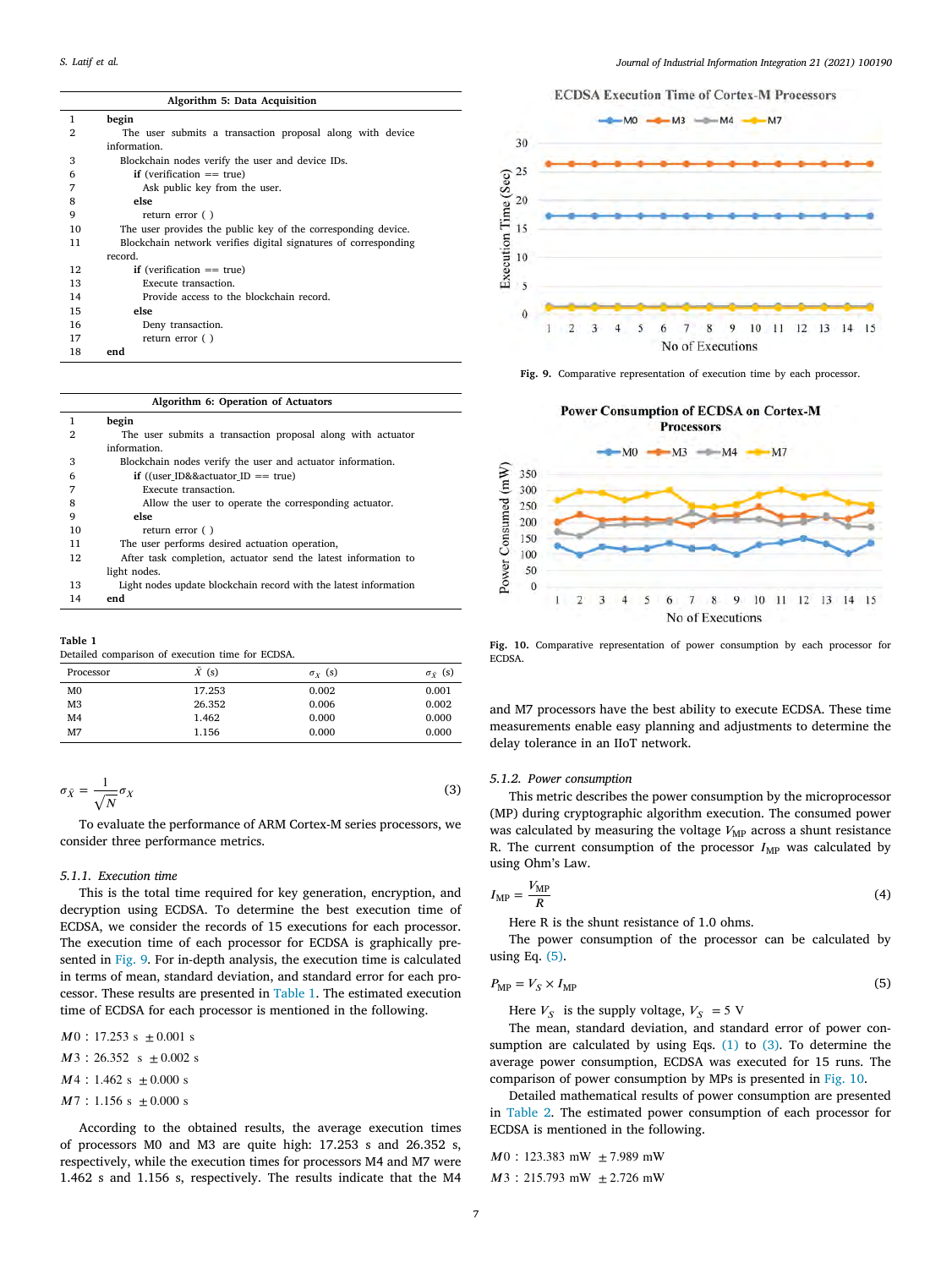### **Table 2**

<span id="page-7-0"></span>Detailed comparison of power consumption for ECDSA.

| Processor      | $\bar{X}$ (mW) | $\sigma_Y$ (mW) | $\sigma_{\bar{Y}}$ (mW) |
|----------------|----------------|-----------------|-------------------------|
| M <sub>0</sub> | 123.383        | 30.941          | 7.989                   |
| M <sub>3</sub> | 215.793        | 10.558          | 2.726                   |
| M <sub>4</sub> | 196.802        | 24.949          | 6.442                   |
| M7             | 275.791        | 11.921          | 3.078                   |

**Table 3**

<span id="page-7-1"></span>RAM occupation of ECDSA for ARM Cortex-M series processors.

| ARM Cortex processor | Memory utilization (RAM) |             |                |  |
|----------------------|--------------------------|-------------|----------------|--|
|                      | Total                    | Utilized    | Percentage (%) |  |
| M <sub>0</sub>       | 8 kB                     | $1.59$ kB   | 19.88          |  |
| M <sub>3</sub>       | 8 kB                     | $1.57$ $kB$ | 19.63          |  |
| M <sub>4</sub>       | 128 kB                   | $3.52$ $kB$ | 2.75           |  |
| M7                   | 512 kB                   | $1.65$ $kB$ | 0.32           |  |





<span id="page-7-2"></span>**Fig. 11.** RAM occupation by each Cortex-M processor for ECDSA.

# 4 ∶ 196*.*802 mW ± 6*.*442 mW

7 ∶ 275*.*791 mW ± 3*.*078 mW

The obtained results show that the average power consumption by the M0, M3, M4, and M7 processors were 123.383 mW, 215.793 mW, 196.802 mW, and 275.791 mW respectively. This comparison shows that the power consumption of all the processors is low. Therefore, the implementation of ECDSA on the ARM Cortex-M processors is an energy-efficient solution.

# *5.1.3. Memory utilization*

Memory utilization includes the utilization of both RAM and flash memory for the implementation of the cryptographic algorithm. We used the memory analyzer tool Atollic TrueSTUDIO, which provides a detailed analysis of RAM and flash memory utilization. The RAM and flash memory utilization of ECDSA is described below.

**RAM:** Each processor in the ARM Cortex-M series has a different RAM configuration. The detailed results of the RAM occupation analysis conducted for ECDSA are summarized in [Table 3.](#page-7-1) A graphical representation of the percentage of RAM used by each processor for the ECDSA is also presented in [Fig. 11](#page-7-2). According to the obtained results, M0 and M3 possess relatively large amounts of RAM considering their total capacities. M4 and M7 are both equipped with even larger amounts of RAM, so the overall memory utilization in the two processors constitutes a smaller percentage of their total capacity.

**Flash:** This memory holds the main code. The detailed results of the Flash occupation analysis conducted for ECDSA are summarized in [Table 4](#page-7-3). A graphical representation of the percentage of Flash used by each processor for the ECDSA is presented in [Fig. 12.](#page-7-4) According to memory analyzer tools, ECDSA occupies 40.42% and 18.73% of the available flash memory for M0 and M3, respectively, while for

## **Table 4**

<span id="page-7-3"></span>

| Flash occupation of ECDSA for ARM Cortex-M series processors. |  |  |  |  |
|---------------------------------------------------------------|--|--|--|--|
|---------------------------------------------------------------|--|--|--|--|

| ARM Cortex processor | Memory utilization (Flash) |          |                |  |
|----------------------|----------------------------|----------|----------------|--|
|                      | Total                      | Utilized | Percentage (%) |  |
| M <sub>0</sub>       | 64 kB                      | 25.87 kB | 40.42          |  |
| M3                   | 128 kB                     | 23.97 kB | 18.73          |  |
| M4                   | 1024 kB                    | 33.28 kB | 3.15           |  |
| M7                   | 2048 kB                    | 30.57 kB | 1.49           |  |



<span id="page-7-4"></span>**Fig. 12.** Flash occupation of ECDSA for ARM Cortex-M series processors.

the M4 and M7 processors, the values were only 3.15% and 1.19%, respectively.

Based on the above discussion, ECDSA is a lightweight cryptographic algorithm. We do not recommend the M0 and M3 processors for ECDSA cryptographic operations because of their longer execution times and higher memory utilization rates; however, implementing ECDSA on the ARM Cortex-M4 and M7 processors is highly suitable for real-time cryptography applications in IIoT. More precisely, the low-power ARM Cortex-M4 is an ideal choice for this purpose.

# *5.2. Analysis of the PoAh consensus algorithm*

The PoAh algorithm implements an authentication mechanism that uses fewer resources and less energy. It can be highly advantageous for the resource-constrained IIoT architectures. In the following, we present an overview of the most significant characteristics of the PoAh consensus algorithm.

#### *5.2.1. Resource utilization*

PoW is a traditional consensus algorithm in which individual nodes generate the data blocks and miners validate them before being added to the blockchain. The mining process is a computation of the reverse hash function that consumes a lot of energy [[30](#page-11-30)]. Too much energy utilization is not feasible for resource-constrained IIoT networks. PoAh addresses this issue by utilizing minimal energy. It introduces an authentication mechanism that utilizes cryptography and digital signatures. In the context of cryptography, digital signature verification and hash computation is a fast and energy-efficient process. Therefore, PoAh is an energy-efficient solution for resource-constrained IIoT systems.

## *5.2.2. Execution time*

PoAh requires less execution time as compared to traditional PoW without compromising security threats. PoW approximately takes 10 min to validate a single block [[30\]](#page-11-30). It is not feasible for any kind of IoT application. PoAh resolves this issue by utilizing cryptographic authentication for block validation. Cryptographic authentication is a very fast process that significantly reduces the execution time. Therefore, PoAh can be an ideal choice for resource-constrained IIoT networks.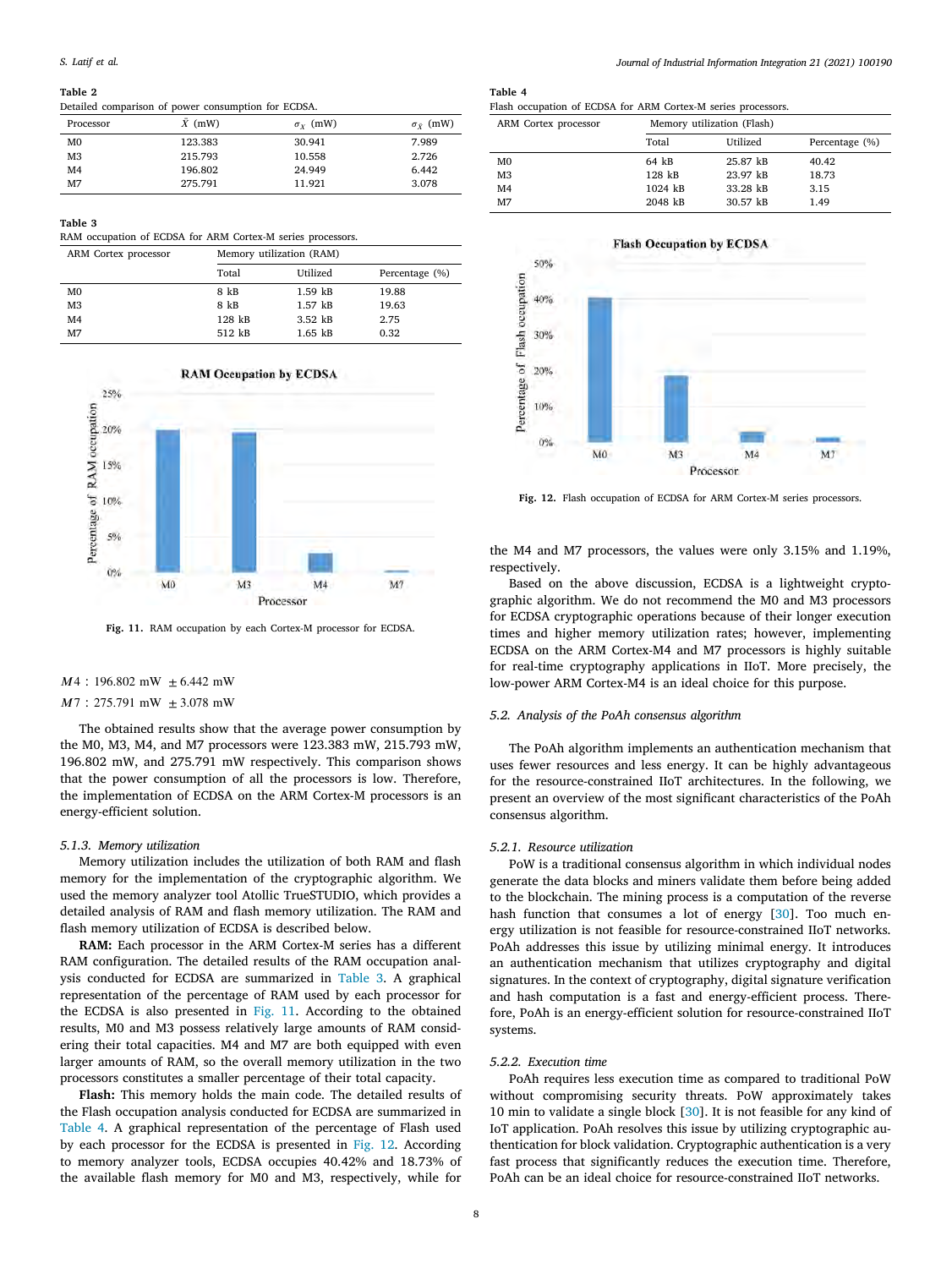

<span id="page-8-0"></span>**Fig. 13.** Comparative analysis of service execution time for the user registration process.

### *5.2.3. Security*

The integration of PoAh as a consensus algorithm in blockchainbased IoT frameworks provides a sustainable security solution for IoT frameworks. IoT systems do not require the same level of security as required for cryptocurrencies [[31\]](#page-11-31). IoT applications require realtime security with proper authentication of data. PoAh integrates with the existing cryptographic concept of PoW excluding the reverse hash computation for block validation. Therefore, PoAh provides a sufficient level of security with ECDSA in decentralized IIoT networks. Furthermore, the PoAh addresses two major weaknesses of current blockchain consensus, namely unstable network connectivity, and the 51% attack in the network. In PoAh, all the network devices are eligible to generate blocks, whereas only trusted nodes are authenticating them. In any unfavorable situation arising from these weaknesses, are not broadcast to all peers. Only trusted peers can authenticate and add blocks to the chain. As a result, the 51% attack weakness of PoW is addressed due to the dynamic nature of trust values.

# *5.3. Performance evaluation of industrial operations*

This section presents the performance analysis of the proposed blockchain architecture. Several experiments were performed to evaluate the service execution time for different industrial operations. The execution time or CPU time of a given task is defined as the time spent by the system executing that task, including the time spent executing run-time or system services on its behalf. The proposed system performs five different industrial operations that include user registration, device registration, sensor data recording, data acquisition, and actuation. In this study, we divided the users, devices, records, and actuators into different groups and record the service execution time by performing extensive simulations in a python environment using Dell Alienware Aurora R11 Core i7 desktop computer. In the following, we discuss the service execution time of each operation.

First, we analyze the user registration process in the blockchainenabled smart industrial network. Users are divided into five groups which contain, 10, 20, 30, 40, and 50 members. The registration process of a single user required three main steps that include, submission of transaction proposal, authentication of the transaction, and update the blockchain after successful authentication. For the first group, the minimum and maximum execution time are recorded as 1012 ms and 1471 ms respectively. The average execution time for the first group is recorded as 1263 ms. Comparative analysis of service execution time for the different groups of users is presented in the bar graph as shown in [Fig. 13.](#page-8-0) This comparison indicates, that the increase in the number of users required more execution time. The 5th group is considered as the largest group that contains 50 users. The average time for this group is recorded as 1900 ms. The overall response of the user registration process is fast.

In the second phase, the device registration process is analyzed. Same as previous sections devices are categorized into five groups that *Journal of Industrial Information Integration 21 (2021) 100190*



<span id="page-8-1"></span>**Fig. 14.** Comparative analysis of service execution time for the device registration process.

**Sensor's Data Recording Execution Time** 



<span id="page-8-2"></span>**Fig. 15.** Comparative analysis of service execution time for the sensor's data storage process.

contain 10, 25, 50, 75, and 100 devices. Most of these devices are sensors equipped with mini computing devices and few actuators. The device registration process contains 4 step that includes the generation of unique ID for each device, submission of transaction proposal, validation of transaction, and registration of device in blockchain network after a successful transaction. Comparative analysis of service execution time for the different groups of devices is presented in the bar graph as shown in [Fig. 14](#page-8-1). The average execution time for the smallest group is recorded as 1175 ms. The minimum and maximum time for this group are recorded as 1025 ms and 1308 ms respectively. Same as user registration the execution time is gradually increasing with the increase in the number of devices.

In the third phase, the sensor's data recording process is analyzed. Data recording in immutable manners is one of the most significant characteristics of blockchain-enabled systems. For the proposed solution the sensors are categorized into five groups which contain 10, 25, 50, 75, and 100 devices. Data storage in the blockchain network is a four-stage process that includes sensor authentication, data encryption, transaction execution, and storage of the sensor's data storage according to the device ID. Comparative analysis of service execution time for the different groups of sensors for data recording is presented in a bar graph as shown in [Fig. 15](#page-8-2). According to the graph, the average execution time for the largest group of devices is recorded as 2098 ms. It indicates the satisfactory performance of the proposed architecture in terms of the sensor's data recording.

The fourth important operation is to access the sensor's data by authorized users. This is a three steps process that includes submission of transaction proposal along with user and device information, user and device authentication, and provide them access to stored information after successful authentication. To evaluate the execution time the sensor's record is categorized into five groups that contain the numerical data of environmental parameters such as temperature, pressure, weight, and humidity, etc. Comparative analysis of service execution time for the different groups of records is presented in a bar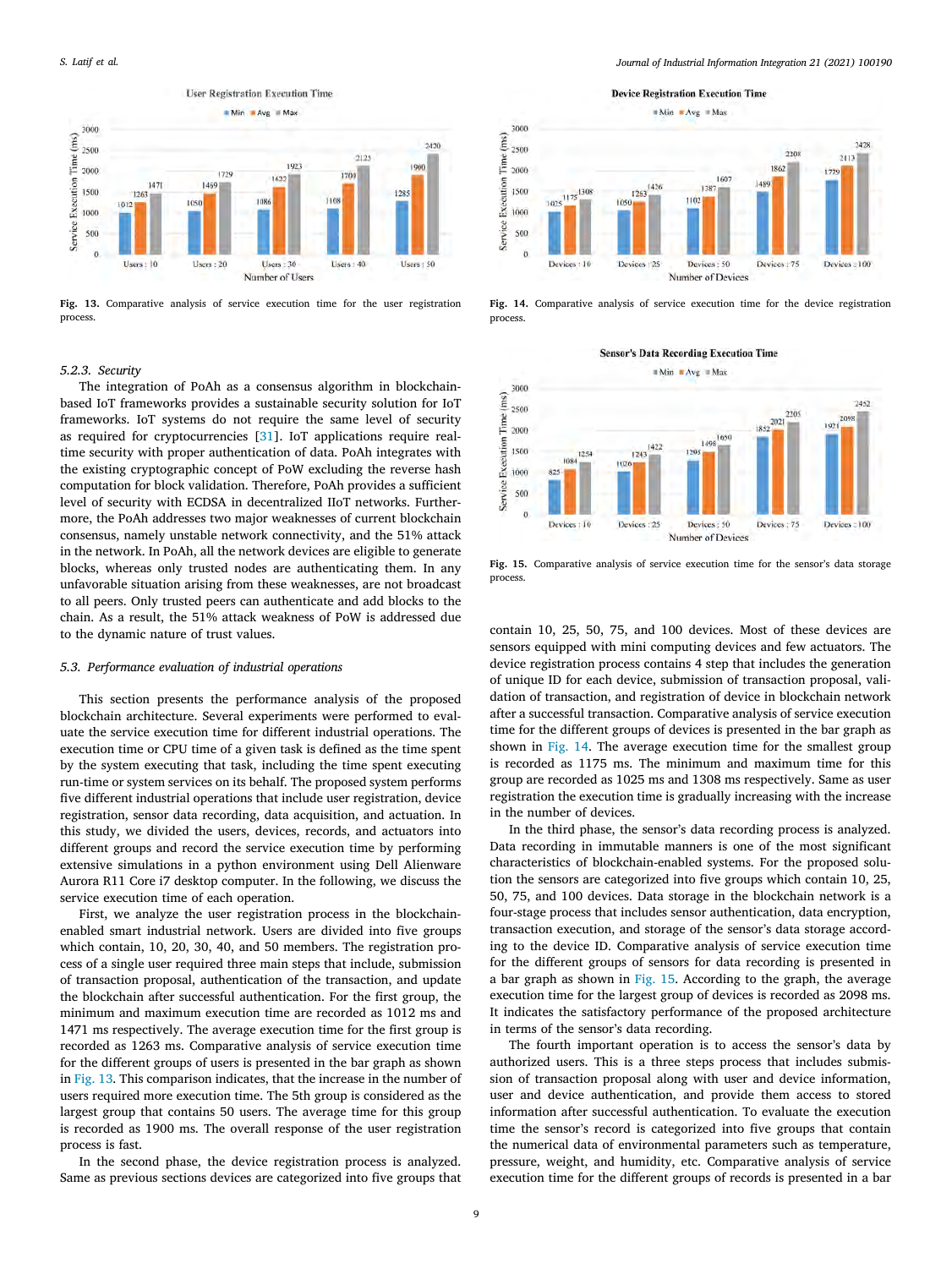

<span id="page-9-0"></span>**Fig. 16.** Comparative analysis of service execution time for the data acquisition process.



<span id="page-9-1"></span>**Fig. 17.** Comparative analysis of service execution time for the data acquisition process.

graph as shown in [Fig. 16.](#page-9-0) According to the graph, the overall execution time is less than 1000 ms which indicates the faster performance for this operation. The average execution time for the largest group of sensor's records is recorded as 578 ms. It indicates the satisfactory performance of the proposed architecture in terms of the sensor's data recording.

The final task of the proposed platform is to operate industrial actuators and record the process variables during operation. This is the heaviest process in terms of processing time and energy consumption. It contains five stages that include submission of transaction proposal along with user and actuator's information, verification of user and actuator's ID, permission to operate actuator after successful authentication, actuators operation, and update the records of blockchain after task completion. To evaluate the service execution time, we categorized the actuators into five groups that include 1, 2, 3, 4, and 5 actuators. Comparative analysis of service execution time for the different groups of actuators is presented in a bar graph as shown in [Fig. 17](#page-9-1). According to the graph, an average execution time for the single actuator is recorded as 1682 ms. For the largest group, the average execution time is recorded as 2862 ms. In summary, the overall results of service execution time indicate the satisfactory performance of the proposed blockchain platform for each operation.

# *5.4. Performance comparison with state-of-the-art blockchain-based architectures*

Most of the recent studies mainly focused on the sensor's data storage using blockchain technology. These studies do not concentrate on other operations in a smart industrial environment. Another shortcoming of the aforementioned researches is that they did not present the security measures to protect industrial data at the device level. The first significant contribution of our study is that we introduced lightweight cryptography and authentication at the device level that also ensures data protection outside the blockchain network. Another distinction

of this work is to build a trust mechanism among all the elements and operations of the network that ensures security and transparency at all levels of the smart industry. In this section, we compare the proposed blockchain architecture with other state-of-the-art schemes. This comparison is organized on the basis of the different cryptography schemes, consensus mechanisms, blockchain platforms, energy efficiency, hardware dependency, speed and processing fee. The detailed comparison is presented in [Table 5](#page-10-1). Cryptography is an integral part of blockchain technology that is used to protect user identities, to ensure transactions, and to secure all kinds of information. In the blockchain context, asymmetric key cryptography is preferred over symmetric key cryptography. Different researchers have utilized various commonly available cryptographic schemes in their studies. These schemes include the Advanced Encryption Standard (AES), the 256-bit Secure Hash Algorithm (SHA-256), ECDSA, identity-based signature (IBS) schemes, and elliptic-curve Diffie–Hellman key exchange (ECDHE). All these schemes have their own advantages and disadvantages. We selected ECDSA for our architecture for several reasons. First, ECDSA has been certified by the NIST Cryptographic Algorithm Validation Program for industrial applications [\[26](#page-11-26)]. Second, this algorithm has low computational complexity and low memory requirements. The implementation of ECDSA on a low-power ARM Cortex-M4 proves that this scheme is the ideal, lightweight choice.

In blockchain technology, the consensus process allows new transactions to be added to the network. In related work, a few researchers have proposed lightweight consensus mechanisms by considering the resource-constrained nature of devices and the issue of scalability. Some of them have utilized conventional consensus algorithms such as PoW, PoS, PoC, and PoA algorithms. However, the energy requirements of the PoW approach are very high; thus, it is not recommended for any kind of low-power computation device. The computational complexities and energy requirements of the PoS, PoC, and PoA approaches are lower than those of the PoW approach but still not much more feasible for many low-performance devices. Therefore, in the proposed architecture, we use the PoAh approach, which requires less energy resource consumption for block validation. The PoAh mechanism uses cryptographic authentication for block validation, which makes it faster than other consensus algorithms. The third point of comparison is the blockchain platform used. Most researchers have used open-source platforms for their architectures. Although these platforms provide good-quality services for specific applications, the use of third-party services can sometimes create savior problems. To address this challenge, we have introduced a private blockchain network for the smart industry.

Energy efficiency is another important parameter that usually depends upon the selected consensus algorithm. Traditional PoW is not feasible for any kind of energy-efficient applications. PoC and PBT have fair energy efficiency for particular some specific IoT devices. Experimental results proved that PoAh as a consensus mechanism is energy efficient. As most of the researchers used open-source platforms, few of them provide support for specific hardware platforms. Therefore, hardware dependency is another issue that is addressed in this work. Extensive experiments indicate the faster performance of the proposed framework. The last factor of comparisons is the transaction processing fee. Different blockchain platforms charge some processing fees for their services which can be sometimes costly. The prosed framework utilizes fewer resources so there is no processing fee involved.

In summary, the proposed architecture is an advantageous combination of the ECDSA encryption algorithm, the PoAh consensus mechanism, and a private network, that makes it an ideal and secure, fast, and energy-efficient blockchain platform for a smart industrial environment.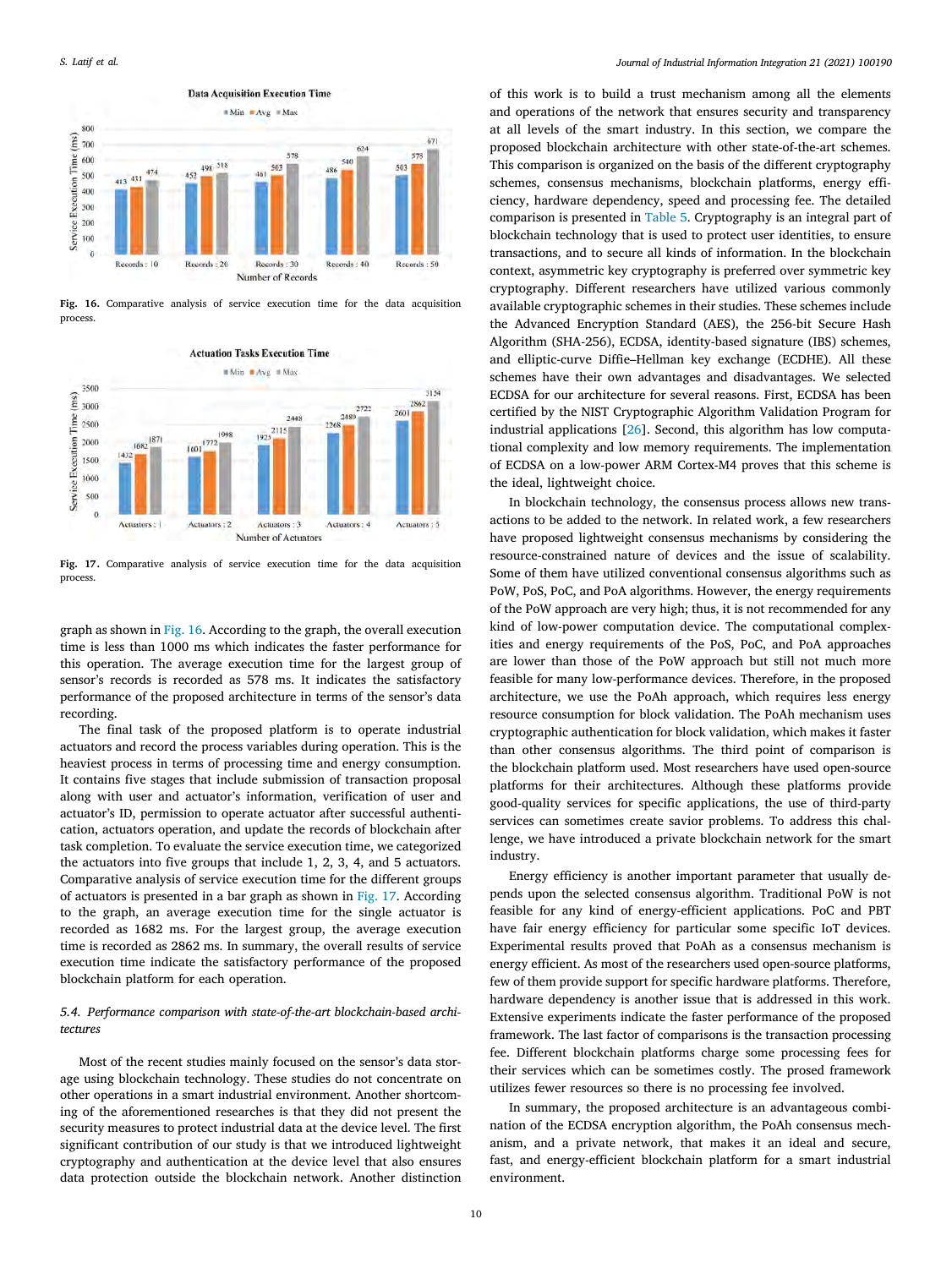### <span id="page-10-1"></span>Performance comparison with state-of-the-art.

| Author              | Cryptographic scheme | Consensus mechanism | Blockchain platform       | Energy efficiency | Hardware dependency | Speed | Processing fee |
|---------------------|----------------------|---------------------|---------------------------|-------------------|---------------------|-------|----------------|
| Cao et al. $[17]$   | SHA-256              | PoC                 | Hyperledger               | Fair              | Yes                 | Slow  | No             |
| Huang et al. [19]   | AES, SHA-256         | Credit-base PoW     | DAG-Structured Blockchain | Yes               | No                  | Fair  | Yes            |
| He et al. $[20]$    | Local Public-Key     | PBFT                | BigchainDB                | Fair              | No                  | Slow  | Yes            |
| Liang et al. $[21]$ | Local Public-Key     | PoW                 | Hyperledger Fabric        | No                | Yes                 | Slow  | No             |
| Umair et al. $[22]$ | <b>ECDSA</b>         | PoC                 | Ethereum Blockchain       | Fair              | Yes                 | Fair  | Yes            |
| Shen et al. [23]    | IBS. ECDHE           | PoW                 | Consortium Blockchain     | No                | Yes                 | Slow  | No             |
| Our Study           | <b>ECDSA</b>         | PoAh                | Private Blockchain        | Yes               | No                  | Fast  | No             |



**Fig. 18.** A blockchain-based fruit processing plant.

# <span id="page-10-2"></span>**6. Experiment: A blockchain-based fruit processing plant**

<span id="page-10-0"></span>IIoT has become a staple of modern research trends for industry and academia. Several researchers have proposed intelligent systems to enhance the capabilities and performance of industrial environments. Along with other modern industry characteristics, security and privacy are important factors. In this context, we introduced and implemented a blockchain-based architecture for fruit processing plants.

A brief blockchain-based architecture for fruit processing is presented in [Fig. 18](#page-10-2). In this plant, from start to finish, all the processes are performed as the fruit passes along a specially designed conveyor belt. The belt movement is controlled by 2 high-torque DC gear motors. Intelligent motor driver modules are also deployed to control these motors efficiently. In the fruit processing environment, room temperature is also highly important. To maintain room temperature efficiently, 4 high precision temperature sensors are deployed along with STM32 microcomputers. The next stage is the fruit cleaning process, which is performed by low-pressure steam. At this stage, a pressure sensor and an STM32 are interfaced with a solenoid valve. This combination effectively maintains the steam pressure. In the second stage, the fruit drying process is conducted by forced air. Here, pressure and humidity

sensors are used with STM32 to maintain a suitable air pressure and humidity. A solenoid valve controls the air flow by interacting with the pressure sensor. The third stage involves preparing the fruits according to user requirements. Here, a weight sensor is used with an STM32 to sort the fruit according to a desired weight range. In the final stage, a robotic manipulator is used to pack the fruits into a basket or box; then, the conveyor belt forwards the packed fruit to another section for further processing.

To record the sensing data and states of actuators efficiently, these modules are interfaced with the lightweight nodes of the blockchain service layer. This section consists of four STM32F427 development boards. Each module has a copy of the record. If a single node fails, another node acts as a backup. The lightweight nodes execute the real-time encryption processes on the collated data and send these data to the main computing system where the private blockchain is designed. Finally, the data are stored in secure and well-organized manner in the blockchain network. Administrators and authorized users are also connected to the system and access the services according to requirements.

In a traditional IIoT system, the security and privacy aspects of industrial modules are not generally deeply considered. Blockchain